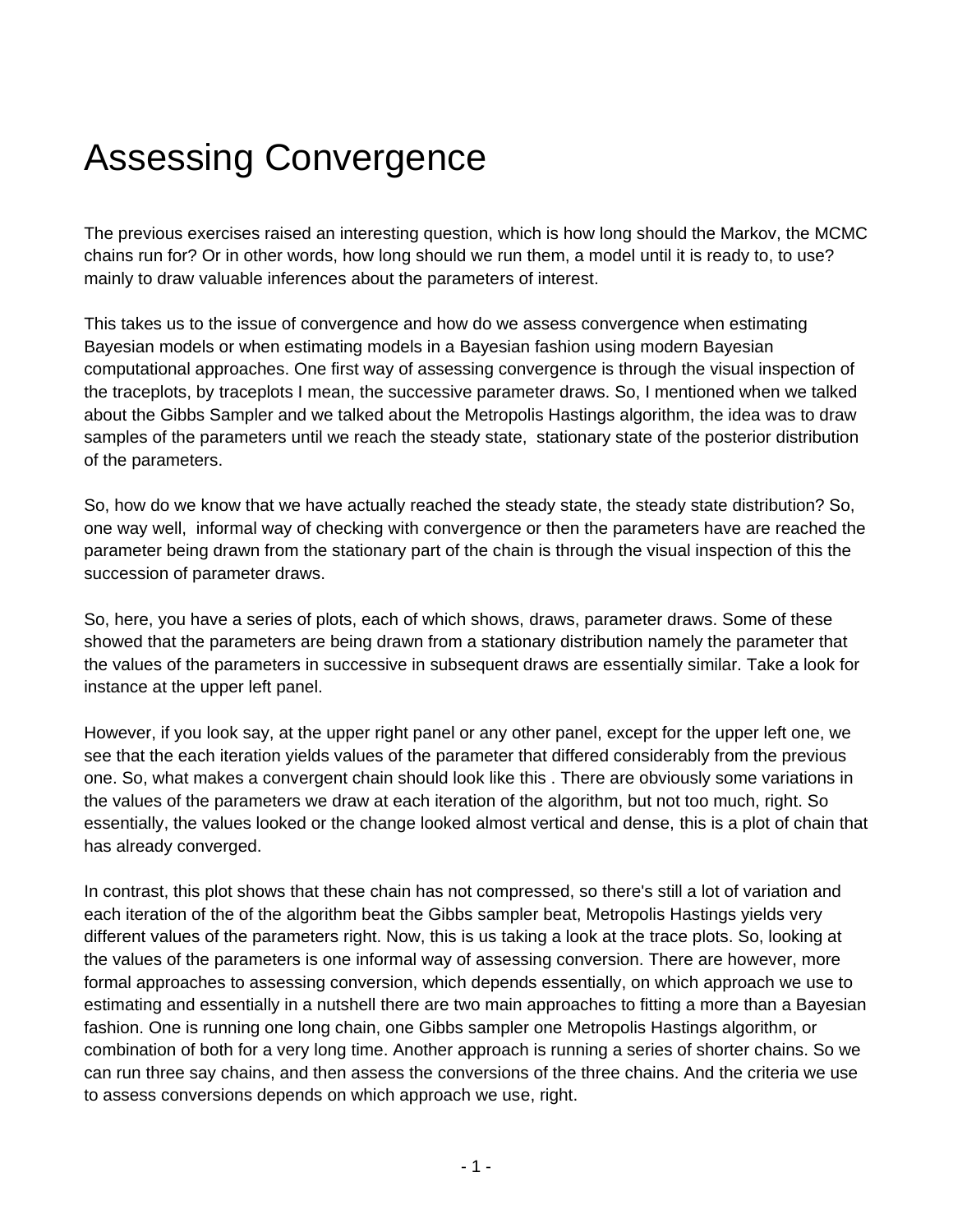Typically, the second approach of running a series of different chains, each of them starting from different initial values, is the pro valid approach is the one I use in my own research.

But no matter which approach we use the first part of any chain, we're writing a single chain MCMC, if we're running multiple chains, the first part of the chain is used when we call a burn in period, essentially a period that we use as our preparations or as a warm up, then we are not going to use to draw inferences for the parameters when just we allow the chain enough time or enough durations so as to reach the stationary state. This figure here which essentially is a plot taken from the exercise we already conducted on using deep sampling to draw inferences about the mean and the variance of a normal distribution, this is a plot of the values, the samples of mean drawn using Gibbs sampling, so, that first before, at some point, the value starts being stable around a certain value, two, in this case, but before that, in this case, this steady state is reached quite fast.

Before that there are a series of values that are quite off mark. Now, this first part is typically used as a burn in. Now, the question is obviously, how do we know when we are feeding them all? how long the burn in period is? Well, here's the approach. The purchase varies some people some approach, some researchers use the first half of a chain, so the bottom running Gibbs sampling algorithm for 1000 iterations, well, we can use the first half of those 1000 iterations. So the first 500 iterations as burn in, some other researchers use shorter burn in periods ,a quarter of the change, the important is to not to use the first 25-50% of the chain to draw inferences with rather using a sub burn in period.

Now going back to the issue of convergence criteria, when we run a single chain for a long period, there are two main conversions criteria Geweke's us criteria and Heidel's criteria criterion. I'm not going to go into too much detail about it, but the idea is to compare the first part of that single chain after the burn in period to the last part of the chain. And essentially the idea is well, if the values sample in the first few iterations of the algorithm, post burn in, and the value sample towards the end of the chain do not differ very much, while we can be reasonably sure the key here is reasonably sure that the parameters are being drawn from the stationary part of the chain.

So, suppose we are running chain for 1000 iterations and we use the first 200 iterations as burn in. Well, if the first 100 iterations post burn in, so, the body is sampled from the 201st to 300 iteration are reasonably similar to the value sample at the durations 900 to 1000. Well, we can be reasonably confident that the chain has or the algorithm has converged.

A little bit more formally, for instance, making squinted Geweke's criteria what it does is take the first 10% of the chains or of the values sample post burn in against and compare it against the last 50% of the sample value and performance sort of T type of test. And if the test statistics are outside the -1.96 to 1.96 range, well, that indicates a lack of convergence. Otherwise, if the statistics are within that, those values we can be reasonably confident that the chain has converged.

All these diagnostics you make a Heidel are available readily available in our through the [inaudible] package and you have some exercises here and R script in which I perform Heidel use the Heidel criterion to assess convergence. When instead of running one long chain chain, we run a series of